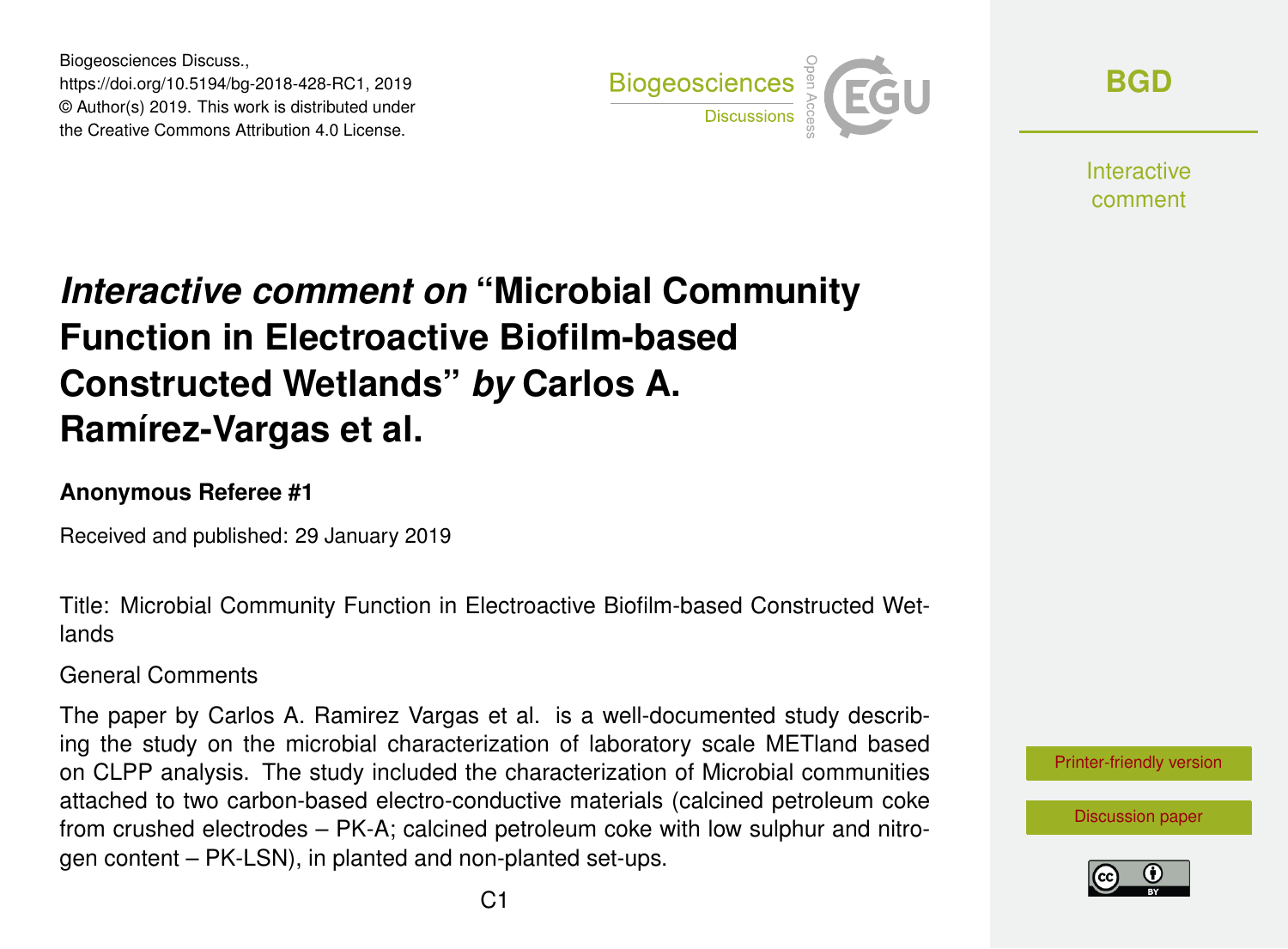The paper is scientifically sound as an experimental work and fits within the objectives and scope of the journal. I have read through the article and I believe that the subject matter is suitable for publication, although minor corrections have to be included in the text in order to be published.

Specific comments:

1. Abstract. The abstract is perhaps too much generic. More detailed results about the results about the function of the microbial communities have to be included.

2. Introduction. A more detailed explanation on next sentence "The genetic characterization of microbial communities of constructed wetlands is desirable, however all microorganisms inside the systems must be identified, task that is time and resource consuming, and may not be of much interest from the engineering point of view" has to be included. Genetic characterization can be a source of important information on the microbial communities diversity and therefore, about the abundance of different functional groups. Even with recent Illumina sequencing techniques, a fast results can be obtained.

On the other hand, microbial molecular analyses with PCR real time of functional genes give today, relevant information about the general performance of any CW. More information and references about that aspects have to be included in that part.

3. Materials and methods. Which water flow was used?

4. Results and Discussion. Review the correct use of verbal forms in English. Rewrite this sentence: Differences on the microbial community functionality between planted and non-planted systems, studies analyzing the change in Microbial community structure in aerated constructed wetlands (Osem et al., 2007) have been reported, treating tannery wastewaters (Calheiros et al., 2009), as well as in full scale constructed wetlands treating domestic wastewaters (Zhang et al., 2010).

The section 3.3 and 3.4 has to be improved, especially in its written English. Rewrite

**[BGD](https://www.biogeosciences-discuss.net/)**

Interactive comment

[Printer-friendly version](https://www.biogeosciences-discuss.net/bg-2018-428/bg-2018-428-RC1-print.pdf)

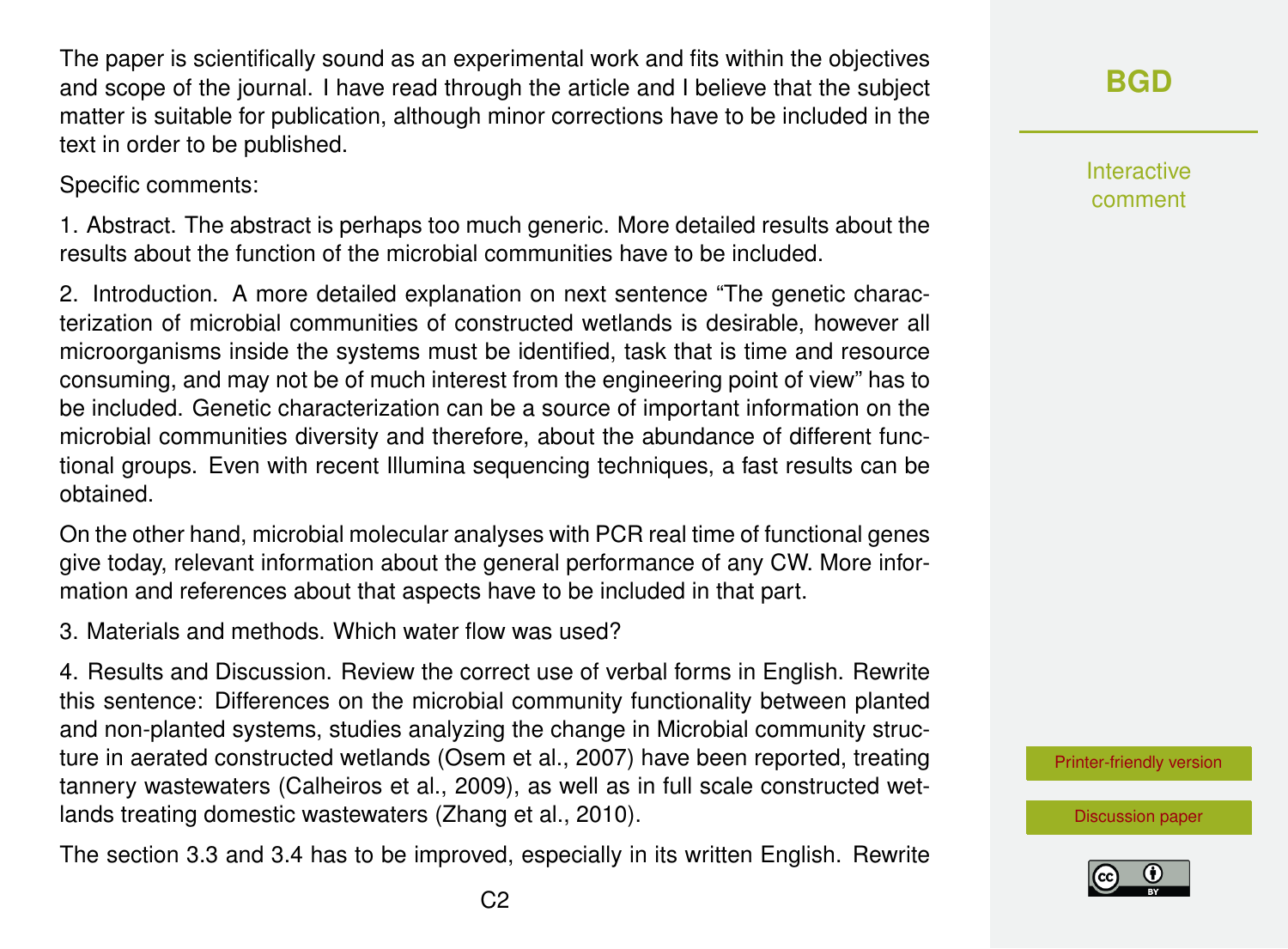this sentence "Easy degradable carbon sources, such as carbohydrates are preferred by microorganism as primary source of energy, and usually are consume at early stages of the flow pathway inside systems (Salomo et al., 2009)." Improve this sentence: "In the case of polymers, it the opposite occurred, with relative low consumption in the inlet section and higher consumption at the outlet section of the tested systems".

Improve this sentence, "In parallel to the microbial metabolic activity, were measured the effluent water quality parameters (pH, electrical conductivity, temperature, dissolved oxygen and Redox potential), and were estimated the removal rates of organic matter (BOD5, TOC and COD), nutrients (NO3-N, NH4-N, TN and PO4-P) and TSS...".

Rewrite and improve this sentence: "Given that the main removal pathway of NO3-N is denitrification a carbon source is required (Dotro et al., 2017)".

5. Conclusions. The conclusions paragraph has to be improved in its written English.

Specific technical comments

Page 3. Line 11. Include this reference in the previous references. (Aguirre-Sierra et al., 2016).

Page 8, line 2. Add of. Promote the growth of microbial communities.

Page 9. 27. Delete in. "The uniformity in the in carbon guild. . .".

Page 10. Line 18. Add s. "utilization of all carbon sources".

Page 10. Line 19. Add s. "microorganisms".

Page 10, Line 34. Add from. "electrical conductivity varied from. . .".

Page 12, line 3. Change "The low TN removal is the results. . .", by "The low TN removal is the result.  $"$ .

Page 14, line 12. Change testes.

This paper is really interesting for all researchers that are working today on the

**[BGD](https://www.biogeosciences-discuss.net/)**

Interactive comment

[Printer-friendly version](https://www.biogeosciences-discuss.net/bg-2018-428/bg-2018-428-RC1-print.pdf)